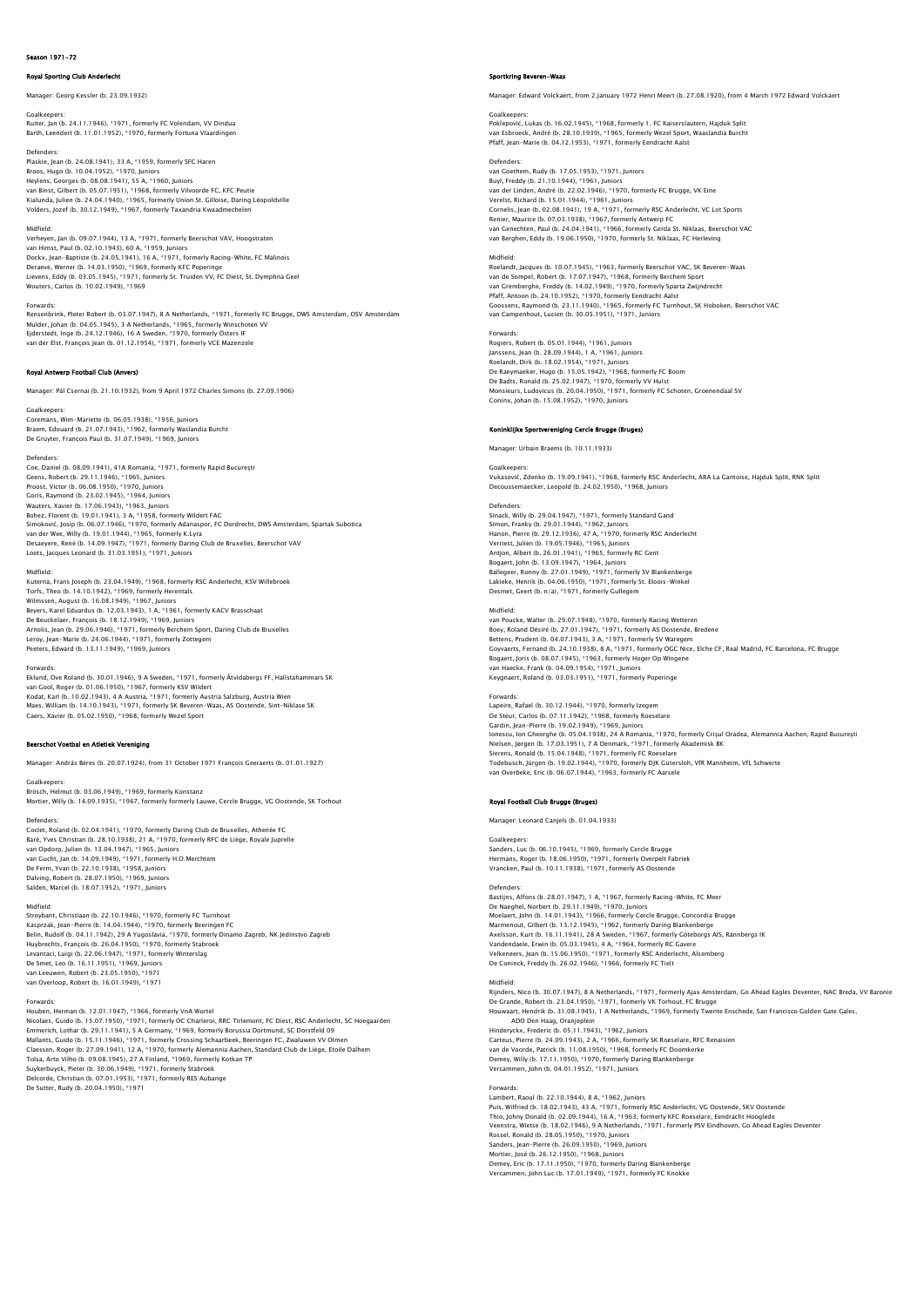# val Racing-White (Bru

# Manager: Felix Week (b. 06.01.1929)

Goalkeepers: Tack, Willy (b. 21.06.1941), \*1964, formerly Eendracht Aalst

Utu, Giulio (b. 14.09.1940), \*1970, formerly Constanta Bucha

Defenders:<br>Stassart, André (b. 29.09.1937), 2 A, \*1964, formerly Crossing, Gosselies<br>van der Borght, Roland (b. 08.10.1944), \*1964, formerly Bevel<br>Vercammen, Walter (b. 26.01.1946), \*1966, formerly Bevel Martens, Maurice (b. 05.06.1947), \*1971, formerly RSC Anderlecht, OC Charleroi, Eendracht Aalst Tuyaerts, Willy (b. 21.11.1945), \*1966

### Midfield:

Crombez, Pierre (b. 22.08.1944), \*1966, formerly RC Tournai Desanghere, Gérard (b. 16.11.1947), \*1971, formerly RSC Anderlecht<br>Depireux, Henri (b. 01.02.1944), 2 A, \*1971, formerly Standard Club de Liège, RFC de Liège<br>Bjerre, Kresten (b. 22.02.1946), 13 A Denmark, \*1970, formerly P Hanssens, Guy (b. 22.03.1953), \*1971, Juniors

### Forwards

Darte, Michel (b. 12.07.1949), \*1968, Juniors Nicaise, Jean-Luc (b. 07.12.1951), \*1969, Juniors Bergholtz, Gerardus Maria (b. 29.08.1939), 12 A Netherlands, \*1970, formerly RSC Anderlecht, Feijenoord Rotterdam, MVV Maastricht, Kimbria Maastricht, Roda Kerkrade JC Teugels, Jacques (b. 03.08.1946), 1 A, \*1971, formerly Union St. Gilloise, RSC Anderlecht, SC Elsene<br>Koens, Eddy (b. 12.03.1946), \*1971, formerly St. Truiden VV, PSV Eindhoven<br>Borlée, Francis (b. 30.01.1950), \*1970, former Colin, Roger (b. 09.09.1949), \*1970

# .<br>Inklijke Football Club Diest

Manager: André Bollen

# Goalkeepers:

Carmans, René (b. 16.03.1945), \*1962, Juniors Boffin, Michel Joseph Adolf (b. 07.06.1947), \*1969, formerly Landen

Defenders:<br>Vanderwever, Willy Julien (b. 21.04.1945), \*1964, Juniors Vanderweyer, Willy Julien (b. 21.04.1945), \*1964, Juniors<br>Cuypers, Jacobus Hubertus (b. 23.02.1939), \*1970, formerly Patro Eisden<br>Müller, Manfred (b. 07.08.1941), \*1970, formerly MSV Duisburg<br>van Riel, Jozef Gabriel (b. 16

Midfield: Geys, Pierre (b. 29.04.1948), \*1968, formerly RSC Anderlecht Helsen, Roger Lodewijk (b. 12.05.1945), \*1969, formerly Zammel Heyligen, Jozef (b. 30.06.1947), \*1964, Juniors Thijs, Leo (b. 23.06.1935), \*1969, formerly Lierse SK<br>Saelen, Alex (b. 13.11.1951), \*1970, Juniors<br>Oeyen, Jean (b. 27.12.1951), \*1968, Juniors<br>Oeyen, Albert (b. 27.12.1951), \*1971, Juniors van Buel, Jean-Émile (b. 15.04.1947), \*1971, formerly Hasselt VV

Forwards:<br>Riveros-Falcon, Augustin (b. 28.08.1947), \*1971, formerly CD Palestino<br>van Casteren, François Bernard (b. 29.10.1947), \*1969, formerly Lierse SK, KFC Baals<br>Schumacher, Dieter (b. 21.08.1947), \*1970, formerly TSV Martini, Céléstin (b. 14.01.1950), \*1968, Juniors Nijs, Emiel (b. 01.04.1951), \*1971, Junior

### Royal Football Club de Liège (Luik)

Manager: Milorad Pavić (b. 11.11.1921), from 1 November 1971 Victor Wégria (b. 04.11.1936)

Goalkeepers: Ćurčić, Jovan (b. 04.05.1941), \*1967, formerly USV Leiden, Borussia Mönchengladbach, FK Partizan Bodart, Jean (b. 17.01.1942), \*1968, formerly Tilleur FC, Stockay Vandenbossche, Hugo (b. 02.11.1947), \*1970, formerly RSC Anderlecht

Defenders: Baresa, Milo (b. 28.07.1943), \*1969, formerly Seraing Thompkins, Claude (b. 20.12.1945), \*1965, Juniors Vos, Johnny (b. 06.11.1951), \*1970, Juniors Valkenborgh, Henri (b. 29.07.1951), \*1969, Juniors Lesti, Osvaldo (b. 08.03.1950), \*1968, Juniors Germay, Marc (b. 06.09.1949), \*1968, Juniors Phillips, Louis (b. 09.08.1950), \*1968, Juniors Coutereels, Robert (b. 16.08.1952), \*1970, Juniors

Midfield: Courant, Paul (b. 10.11.1949), \*1969, formerly Racing Tienen Slišković, Dragomir (b. 21.01.1943), \*1970, formerly Hajduk Split, NK Partizan Nijst, Umberto (b. 08.10.1952), \*1968, Juniors<br>Licki, Daniël (b. 27.11.1952), \*1970, Juniors<br>Debougnoux, Jacques (b. 11.10.1954), \*1971, Juniors<br>Hannay, Jean-Marie (b. 14.09.1951), \*1970

Forwards:<br>Nicolay, Francis-Joseph (b. 23.04.1944), \*1970, formerly FC Seraing<br>Vilegen, Willy (b. 31.03.1953), \*1969, formerly Genoelselderen<br>Jurkiewicz, Casimir (b. 09.05.1948), \*1971, formerly SK Tongeren, Standard Club d Broeders, Patrice (b. 02.06.1953), \*1971, Juniors

# Royal Standard Club de Liège (Luik)

Manager: René Hauss (b. 25.12.1927)

# Goalkeeper Piot, Christian (b. 04.10.1947), 11 A, \*1966, formerly FC Ougrée Mathy, Daniël (b. 09.03.1947), \*1967, formerly Sporting Charleroi

Defenders:<br>Jeck, Léon (b. 09.02.1947), 11 A, \*1964, formerly FC Ans<br>Beurlet, Jacques (b. 21.12.1944), 3 A, \*1961, Juniors<br>van den Bosch, Marcel (b. 03.09.1945), \*1971, formerly Sporting Charleroi, Crossing Molenbeek, Beers Dewalque, Nicolas (b. 20.09.1945), 19 A, \*1963, formerly FC Zichen<br>Dolmans, Leonardus (b. 06.04.1945), \*1970, formerly THOR Waterschei, Eendracht Mechelen aan-de-Maas<br>Thissen, Jean (b. 21.04.1946), 21 A, \*1965, Juniors<br>Lam Daffe, Christian (b. 20.01.1950), \*1971

Midfield: Svensson, Leif Tommy (b. 04.03.1945), 40 A Sweden, \*1971, formerly Östers IF van Moer, Wilfried (b. 01.03.1945), 23 A, \*1968, formerly Antwerp FC, SK Beveren-Waas Onclin, Julien (b. 02.05.1945), \*1971, formerly RFC de Liège, Standard Club de Liège, RSC Anderlecht, RFC de Liège<br>Cvetler, L'udovit (b. 17.09.1938), 2 A Czechoslovakia, \*1969, formerly SK Slovan Bratislava, Bernolákovo<br>Pi

# Forwards:

Henrotay, Roger (b. 28.05.1949), \*1968, Juniors Takač, Sylvester (b. 08.11.1940), 15 A Yugoslavia, \*1969, formerly Stade Rennais FC, FK Vojvodina Novi Sad<br>Semmeling, Léon Joseph (b. 04.01.1940), 23 A, \*1959, formerly Royale Cercle Sportif Visé<br>Johannsson, Bengt (b. 14.0 Denis, Guy (b. 12.04.1949), \*1969, Juniors

# Koninklijke Voetbalclub Mechelen (Mal

Manager: Gustaaf van den Bergh (b. 10.02.1923)

Goalkeepers Léonard, Guy (b. 09.11.1946), \*1971, formerly CS Verviers Verbelen, Freddy (b. 15.08.1950), \*1969, formerly Hombeek

Defenders: van Leemputten, Jozef (b. 08.05.1950), \*1971, formerly Werchter Talbut, John (b. 20.10.1940), \*1971, formerly West Bromwich Albion, Burnley FC Parke, John (b. 06.08.1937), 14 A Northern Ireland, \*1968, formerly Vancouver Royal Canadians, Sunderland AFC, Hibernian FC,

Linfield FC Vergote, Ghislain (b. 23.09.1951), \*1971, formerly Menen De Moor, René (b. 06.12.1941), \*1960, Juniors Kennis, Willy (b. 01.09.1945), \*1966

Midfield: Kjaersgaard, Flemming Alfred (b. 12.07.1945), 6 A Denmark, \*1970, formerly Akademisk BK Mergeay, Roger (b. 11.04.1943), \*1960, Juniors van Damme, Kamiel (b. 17.12.1943), \*1960, Juniors Pauwels, Jan (b. 09.02.1950), \*1968, Juniors Stevens, Robert Frans (b. 06.07.1950), \*1967, Juniors De Weerdt, Lodewijk (b. 18.01.1948), \*1965, Juniors

Forwards: van Puymbroeck, Julien (b. 18.08.1947), \*1970, formerly Beerschot VAV, Sparta Zwijndrecht Selleslagh, William (b. 07.02.1952), \*1971, Juniors Moerenhout, Julien (b. 09.05.1951), \*1970, Juniors van Herp, Yves (b. 04.12.1949), \*1967, formerly Elzestraat van de Voorde, Ronald (b. 05.05.1950), \*1968, Juniors

## Koninklijke Lierse Sportkring (Lierre)

Manager: Frans De Munck (b. 22.08.1922), from 12 December 1971 August Baeten (b. 11.10.1926)

Goalkeepers: Engelen, Carl (b. 04.02.1948), \*1966, formerly Excelsior Bouwel Eggers, Paul (b. 06.02.1949), \*1970, formerly Itegem

### Defenders:

Granjé, Robert (b. 03.11.1944), \*1962, Juniors van den Eynde, Gustaaf (b. 10.09.1951), \*1968, formerly SC Herentals Michielsens, Ronald (b. 30.12.1944), \*1962, Juniors Krivitz, Tamas (b. 29.09.1946), \*1970, formerly Kansas City Spurs, Vancouver Royals, Újpest Dozsa Budapest Goelen, René (b. 14.10.1951), \*1968, Juniors Ceulemans, Walter (b. 01.07.1954), \*1971, Juniors<br>van Opstal, René (b. 26.12.1946), \*1969, formerly FC Diest, RSC Anderlecht<br>Dierckx, Roger (b. 29.10.1946), \*1968, formerly VC Kerkhoven<br>Lodewijckx, Eddy (b. 18.06.1952), \*1 Wouters, Jean-Paul (b. 21.10.1953), \*1971, Juniors Mertens, Walter (b. 14.10.1946), \*1968

### Midfield:

Vermeyen, Frans (b. 25.03.1943), 6 A, \*1959, formerly Geen Davidović, Dimitrije (b. 21.05.1944), \*1971, formerly NEC Nijmegen, Oakland Clippers, NK Partizan<br>Dreesen, Jacobus (b. 26.02.1948), \*1971, formerly SK Bree<br>De Ceulaer, Corneel (b. 08.07.1947), \*1964, Juniors<br>Vermeyjen, Mar Min, Raymond (b. 11.02.1949), \*1966, Juniors

Forwards:<br>Wellens, Willy René (b. 29.03.1954), \*1971, formerly VC Westerloo<br>Ressel, Peter Helmut (b. 04.12.1945), \*1970, formerly PSV Eindhoven, NEC Nijmegen, Go Ahead Eagles Deventer, Apeldoorn<br>Janssens, François (b. 25.0 De Nul, André (b. 14.07.1946), 3 A, † 1968, formerly Eendracht Aalst<br>De Muynck, Geert (b. 05.08.1950), † 1971, formerly SK Roeselare<br>Menten, Lambert (b. 10.03.1955), † 1971, formerly Hedra Herderen, Hoeselt Vv<br>Stuyck, Herm